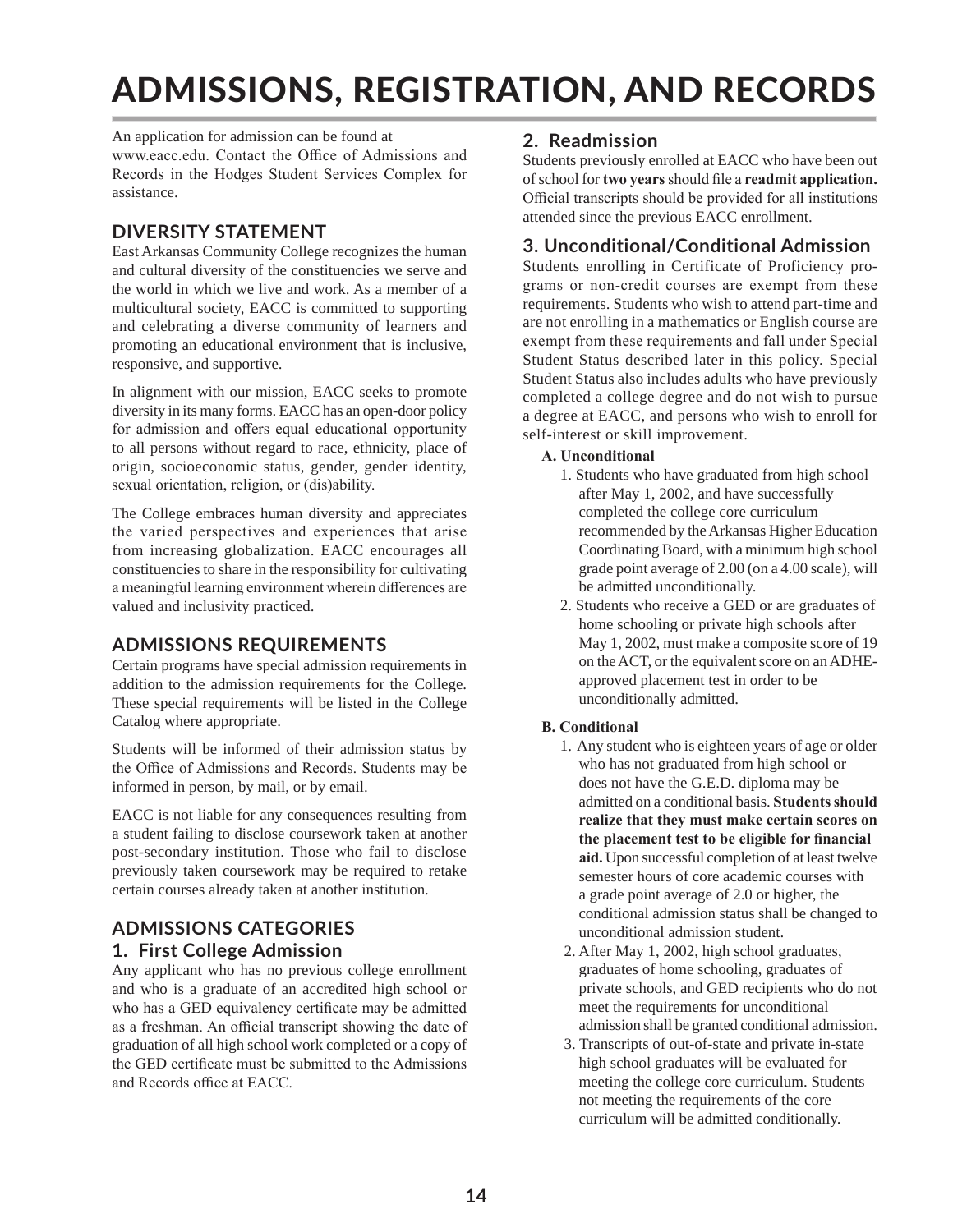- 4. Students who are conditionally admitted must fulfill certain requirements before achieving sophomore status (30 earned hours). The consequence for failing to meet these requirements will limit future enrollment to academic core courses. This limitation will remain in effect until unconditional requirements are met.
	- a. Students seeking an Associate of Arts Degree:

 Associate of Arts degree matriculates must complete all required remedial work as well as twelve (12) hours of core academic courses with a minimum cumulative grade point average of 2.00 by the initial classification of sophomore standing. Students who do not successfully complete the required courses with a 2.00 grade point average before achieving sophomore status must enroll in those courses which complete the conditional admissions requirements.

- b. Students seeking an Associate of Applied Science Degree or Technical Certificate Conditionally admitted students seeking an Associate of Applied Science Degree or Technical Certificate must complete six (6) hours chosen from the core academic courses, six (6) additional hours chosen from the technical courses required by that degree or certificate, and any necessary remedial courses with a minimum cumulative grade point average of 2.00 by the initial classification of sophomore status. Students who do not successfully complete the required courses with a 2.00 grade point average before achieving sophomore status must enroll in those courses which complete the conditional admissions requirements.
- c. Core Academic Courses: ENG 1013 English Composition I, ENG 1023 English Composition II, MTH 1113 College Algebra, BIO 1014 General Biology, BIO 1514 General Botany, BIO 1614 General Zoology, CHE1024 General Education Chemistry, CHE 1214 College Chemistry I, PHS 1214 Physical Science I, SPE 1003 Intro to Communication, ART 1003 Art Appreciation, DRA 1003 Theatre Appreciation, MUS 1003 Music Appreciation, HIS 1013 Western Civilization I, HIS 1023 Western Civilization II, PSY 1003 General Psychology, SSC 1003 Intro to Social Science, SOC 1013 Intro to Sociology

## **4. Special Student Status**

An application is required but no other documents must be submitted unless a student desires to take more than 12 hours of course work or take a mathematics or English course. Placement tests are required before enrolling in a college-level mathematics or English composition course. After completing a total of 12 hours, the student's admission status will be reviewed. **Special status students are not eligible for financial aid.** The following are eligible for Special Student Status:

- A. Adults who have previously completed a college degree and do not wish to pursue a degree at EACC.
- B. Persons who wish to enroll for self-interest or skill improvement.

## **5. Transfer Students**

#### **A. Permanent Transfer Status-Degree Seeking**

Students previously enrolled in other post-secondary institutions and seeking to enroll as a degree seeking student at EACC must complete an application for admission and provide evidence of good standing at those institutions. An official transcript should be sent to the Office of Admissions and Records at EACC from each institution previously attended before or at the time of pre-registration for classes. An unofficial transcript may be used for initial advisement and pre-registration, but an official transcript must be received before any credit at EACC can be transcripted. New students who are not eligible to return to their previous institution will not be considered for admission as a degree-seeking student to EACC until they have been out of school for at least one regular term (fall or spring), or are eligible to return to the previous institution.

#### **B. Transient Transfer Status- Non-Degree Seeking**

A Non-Degree Seeking Student application is required but no other documents must be submitted if a student is maintaining primary enrollment at another institution and not seeking a degree from EACC. Placement tests or proof of prerequisites being met are required before enrolling in a college-level mathematics or English course, or any other courses in the Catalog with pre-requisites.

EACC is not liable for any consequences resulting from a student failing to disclose coursework taken at another post-secondary institution. Those who fail to disclose or provide official proof of previously taken coursework may be required to retake certain courses already taken at another institution.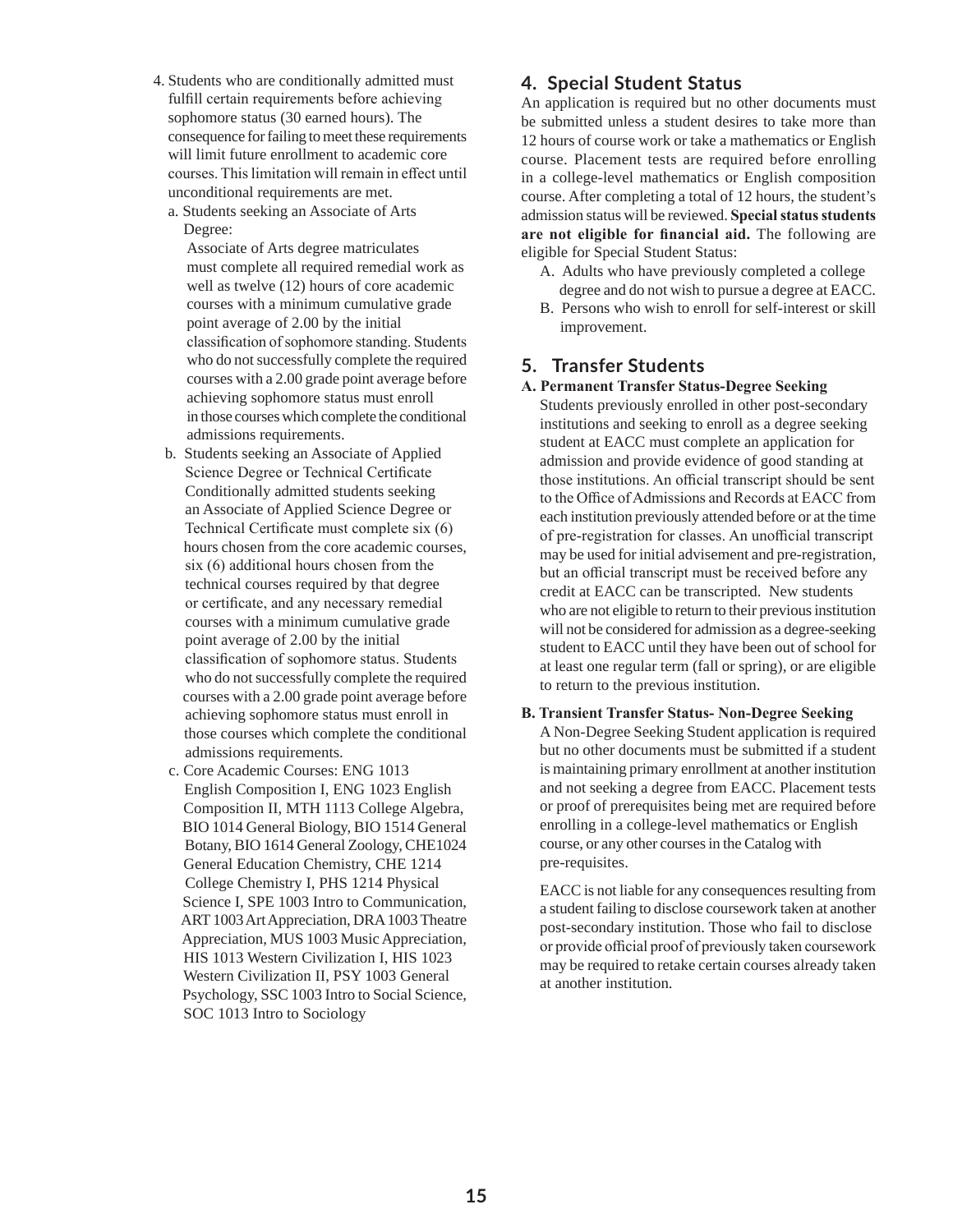## **6. Admission of High School Students**

High school students currently enrolled in grades 9 through 12 may enroll in high school and college classes and, under certain circumstances, receive both high school and college credit if the courses are satisfactorily completed.

Currently enrolled students in grades 9 through 12 may enroll in 1000- or 2000-level courses with a written recommendation from their principal/designee. The recommendation must be submitted at the time of application. For subsequent semesters, the recommendation must be presented at the time of registration.

High school students must be tested (ACT or other ADHEapproved placement test) prior to enrollment in college English and/or mathematics courses; test scores for high school students must be reported prior to or at the time of enrollment in the appropriate disciplines. Students should submit a copy of their high school transcript at the time of registration.

#### **Definitions:**

1. Concurrent Enrollment/Credit: Concurrent enrollment is the enrollment of a high school student in a college course taught on a high school campus, on the college campus, or by distance/digital technology for high school credit and college level credit.

2. Dual Enrollment: Dual Enrollment is the enrollment of a high school student in post-secondary education for college-level credit exclusively.

3. Enrollment in Developmental Courses: A high school senior may enroll in developmental courses with appropriate placement scores (ACT or other ADHEapproved placement test) and a recommendation from the principal/designee.

#### **Concurrent Credit Program:**

Students who wish to be a part of a Concurrent Credit Enrollment program offered in cooperation with their high school should see the Concurrent Credit Coordinator for information on specific enrollment and registration procedures. These include but are not limited to the completion of a Concurrent Credit enrollment form, appropriate test scores, a copy of the high school transcript, and verification of immunizations.

Concurrent Credit students must score a 19 or higher on the ACT Reading sub-test, or an equivalent test such as the ACCUPLACER, in order to enroll in **ANY** general education or Arkansas Course Transfer System (ACTS) course. Enrollment in English Composition or mathematics courses also require a 19 or better on the respective ACT sub-test or an equivalent test.

**Tuition and Fees:** Students enrolled in a course that is part of a Concurrent Credit Program MOU signed with a high school may, in some cases, have their tuition paid in full or in part by the high school. Students who are not enrolling in EACC courses covered under an official Concurrent Credit MOU with a high school are

responsible for the entire cost of their tuition and fees, unless covered by a scholarship or waiver. (See Concurrent Credit tuition waiver in Financial Aid section.)

## **IMMUNIZATION REQUIREMENTS**

Students taking at least one class must provide proof of immunization against measles, rubella, and mumps at the time of application. Per the Arkansas State Board of Health, to attend a public or private college or university in the state, full-time students must show proof of immunization for the MMR vaccine, demonstrate an immunity, or have a medical or non-medical exemption. Proof of immunization or exemption must be provided within 30 days of enrollment

*Documents accepted in lieu of immunization include the following*:

- A. a copy of a positive laboratory test for immunity to measles and rubella certified by a medical doctor.
- B. a certificate, approved by the Director of the Arkansas Department of Health, signed by a medical doctor licensed by the state of Arkansas, stating that the vaccine would be detrimental to the health of the student.
- C. a notarized form, approved by the Arkansas Department of Health, completed by an official of a recognized church or denomination, stating specifically that immunizations conflict with the tenets and practices of the church of which the student is a member.

## **ADVISEMENT AND PLACEMENT**

East Arkansas Community College adopts and adheres to all components of Arkansas Division of Higher Education Coordinating Board's statewide freshman assessment and placement program.

First-time undergraduate students who enroll in associate degree programs at EACC and any student who enrolls in any English or mathematics course, must submit to EACC for purposes of admission and course placement the ACT or comparable exam scores or alternative methods of assessment as required by EACC.

Students transferring to EACC from an accredited twoor four-year institution must submit an official transcript which shows successful completion of, or official withdrawal from, college English and mathematics courses to be exempted from testing and placement requirements. For current placement information, see the "Course Placement Rules and Procedures" portion of the catalog.

## **ADMISSION OF INTERNATIONAL STUDENTS**

EACC is authorized under federal law to enroll nonimmigrant alien students on "F-1" student visas. Citizens of foreign countries who wish to attend EACC should request admission information from the Office of Admission and Records. Appropriate forms and instructions will be mailed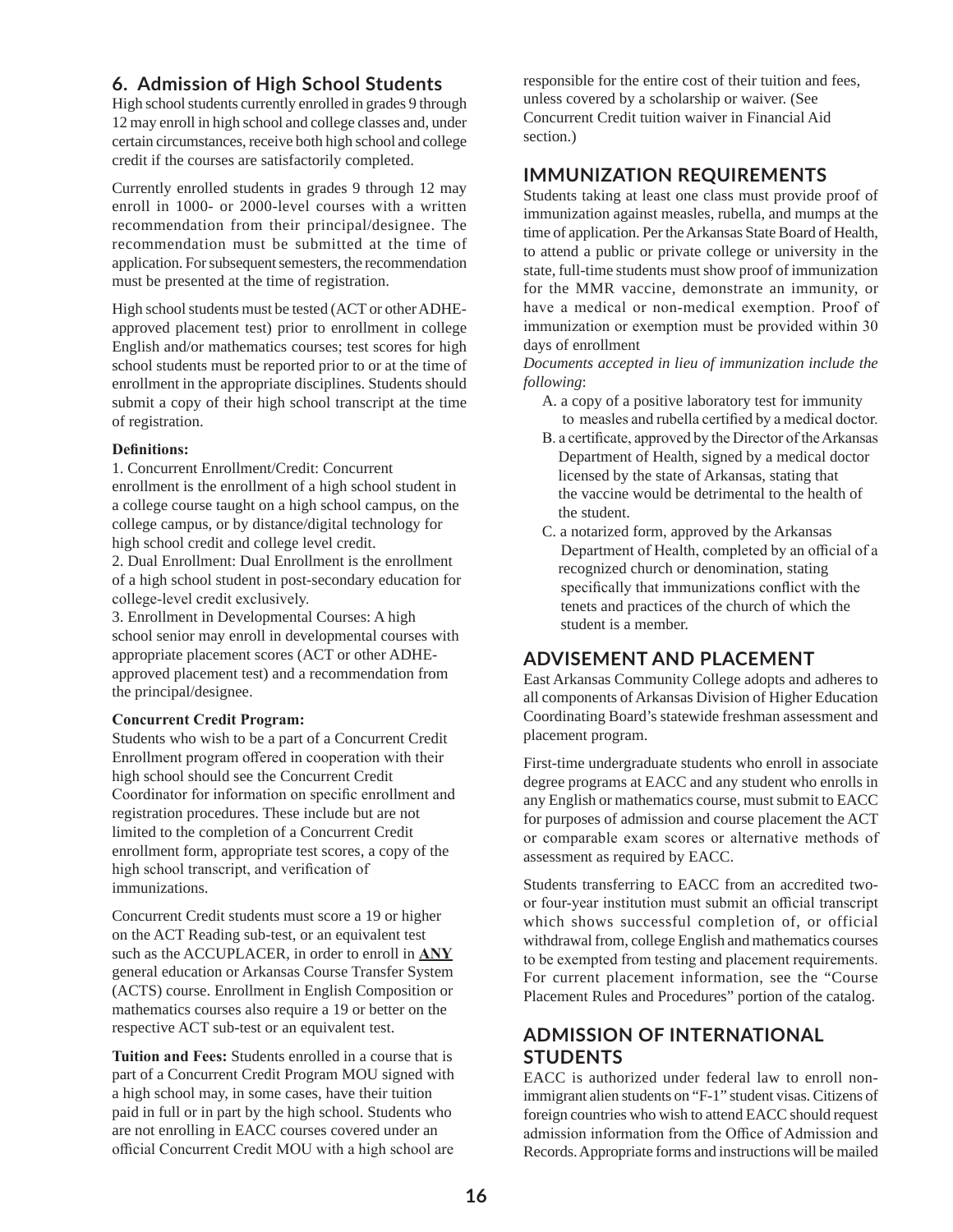upon request. The application for admission should be completed and returned at least six months prior to the beginning of the semester of enrollment. All supporting documentation must be received at least three months prior to the beginning of the semester of enrollment. The applicant will be mailed a notification of acceptance or rejection of the application.

International applicants must:

- 1. Submit a completed application, a copy of current passport and/or current student visa, I-20 form if a transfer student, and payment for the \$25.00 application processing fee;
- 2. Provide certified copies of all the student's academic records. Academic records must have English translation. The applicant's academic background must be at least equivalent to U.S. high school graduation;
- 3. If the applicant's native language is other than English, an official transcript of the score for the Test of English as a Foreign Language (TOEFL) must be submitted from Educational Testing Service, Princeton, New Jersey, 08540 or www.ets.org/toefl. This test may be taken at various test centers throughout the world, but it is the applicant's responsibility to obtain the necessary information and application forms and to arrange to take the test by a date which will ensure that the results are reported to EACC by the required deadlines. EACC requires a minimum total score of 90 on the TOEFL IBT (Reading 21; Listening 21; Speaking 25; and Writing 23). EACC requires a minimum score of 500 on the paper based TOEFL and a minimum score of 173 on the computerized TOEFL.
- 4. a. The applicant must submit a certified statement from a U.S. bank or other reliable certifying institution (acceptable to EACC), certifying that the applicant has on deposit a minimum of \$17,514 for each academic year of planned attendance. No EACC funds are available for financial aid to students who are not U.S. citizens.
	- b. In the event that the student is being sponsored by another person, institution or agency, the sponsor shall provide proof of a continuous flow of funds sufficient to cover the costs of books, tuition, and fees for each year of attendance and provide certification as described in 4a for the remainder of the funds necessary for living expenses.
- 5. An international applicant must be in good physical health, as certified by a licensed physician. An international applicant must purchase health insurance and present evidence of this before enrollment. Such proof must be presented each semester.
- 6. EACC's academic requirements for admission must be met, and all documents related to academic records, financial ability, competency in the English language, and physical health must be received before eligibility for admission can be determined. Form 1-20A, "Certificate of Eligibility for Non-Immigrant F-1

Student Status" will be issued only after eligibility for admission has been established.

- 7. International applicants who are seeking admission as transfers from another college or university in the U.S. must also submit to EACC a Form I-20AB, or other appropriate form, which must be approved by the U.S. Department of Justice, Immigration, and Naturalization Service. Transfer students must be in good standing at the institution from which they are transferring, and must have a minimum grade point average of 2.00.
- 8. It is the responsibility of the international student to become familiar with the regulations of the Immigration and Naturalization Service and to assume responsibility for complying with these regulations.
- 9. EACC does not provide:
	- a. Student housing (dormitories are not available).
	- b. Transportation to and from the college unless the student resides in our service area.

# **SOCIAL SECURITY NUMBER**

Each student is required to have a Social Security number. It is the student's responsibility to submit the correct number on the application for admission and on all financial aid papers. To submit an incorrect number could delay financial aid awards or cause incorrect enrollment in classes.

## **TRANSFER POLICY**

Credit accepted for transfer must have been earned at a regionally accredited college or university. Transfer credit will be accepted for satisfactorily completed college-level courses for which EACC offers equivalent courses. Transfer courses for which EACC offers no equivalent courses will be evaluated for possible general elective credit. Students should fill out the "Transfer of Credits to EACC Request Form" to have their credits transferred.

It is highly recommended that college catalogs with descriptions of courses being transferred from out-of-state schools or earlier than five previous years be submitted along with the transcript. This will allow a more informed evaluation of the courses.

Transfer credit will only be added to a permanent record for students who enroll as a degree-seeking student at EACC. In addition, students must be in good academic standing at the last institution attended or have been out of school for at least one regular term (fall or spring) in order for transfer credit to be transcripted. Grades transferred and transcripted are considered in calculating grade point averages. Grades of "D" or better will transfer to EACC, but "D" grades may not apply toward certain program or course pre-requisites or requirements.

Vocational or technical oriented courses will be evaluated on an individual basis and may be accepted when directly related to a certificate or associate of applied science program at EACC.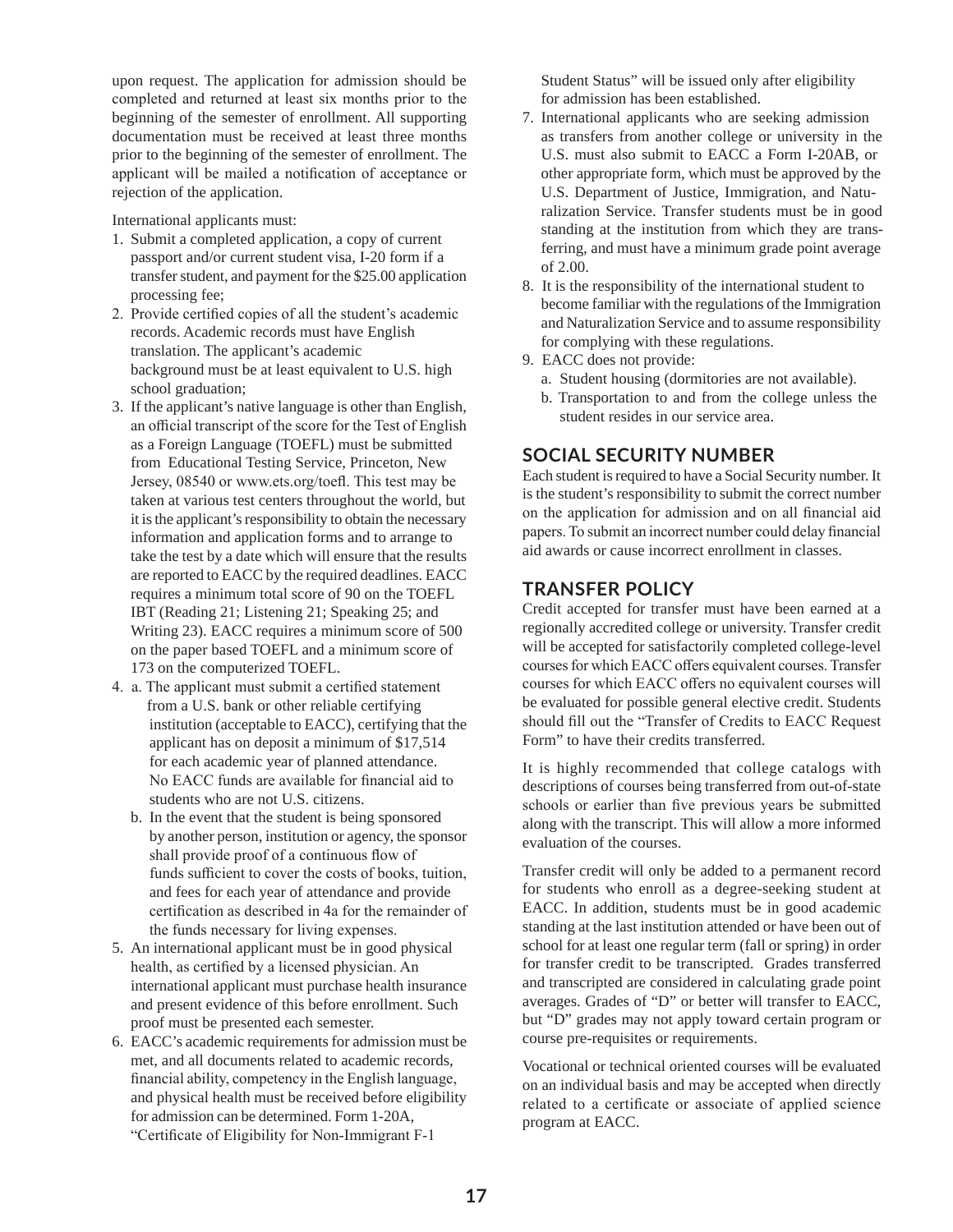Vocational or technical oriented courses will be accepted when directly related to a particular Applied Science program at EACC and will be applicable only toward the appropriate Associate of Applied Science degree.

## **TRANSFERABILITY OF COURSES**

### **Statewide Articulation Agreement**

Arkansas Act 98 of 1989 provides that the State Board of Higher Education "shall establish in consultation with the colleges and universities a minimum core of courses which shall apply toward the general education core curriculum requirements for baccalaureate degrees at state supported institutions of higher education and which shall be fully transferable between state institutions."

## **THE ARKANSAS COURSE TRANSFER SYSTEM (ACTS)**

ACTS contains information about the transferability of courses within Arkansas public colleges and universities. Students are guaranteed the transfer of applicable credits and the equitable treatment in the application of credits for the admissions and degree requirements. Course transferability is not guaranteed for courses listed in ACTS as "No Comparable Course." Additionally, courses with a grade of "D" frequently do not transfer and institutional policies may vary. ACTS may be accessed on the Internet by going to the ADHE website and selecting Course Transfer (www.adhe.edu).

## **REQUESTING A TRANSCRIPT**

The Family Educational Rights and Privacy Act of 1974 requires that all transcript requests be in writing, signed, and dated by the person to whom the record belongs. You can assist us in giving speedy, accurate service by providing complete information. Please allow 36 business hours from receipt of request to process transcript requests.

Transcript request forms are available in the Hodges Student Services Complex, in Wynne, and on the College's website under Student Forms. Call (870) 633-4480 Ext. 200 for assistance.

Students must complete and sign the appropriate request form in order for the request to be processed. Once the form is completed, it may be returned to the College in one of four ways:

- 1. Delivered in person to the Admissions Office in the Hodges Student Services Complex in Forrest City.
- 2. Emailed to admissions@eacc.edu
- 3. Faxed to 870-633-3840
- 4. Mail to East Arkansas Community College, Attn: Registrar's Office 1700 Newcastle Road Forrest City, AR 72335

Students may also obtain a transcript by emailing admissions@eacc.edu, mailing, or faxing (870) 633-3840 a written request that contains ALL the following:

- 1. **FULL NAME** as it appears on your record. Please include your maiden name, if married, or any other name used while enrolled at the college.
- 2. **LAST 4 DIGITS OF SOCIAL SECURITY NUMBER or STUDENT ID**
- 3. **LAST TERM ATTENDED (approximate)**
- 4. **ADDRESS** to which the transcript is to be mailed.
- 5. Your **RETURN ADDRESS** and **PHONE NUMBER** After signing and dating your request, send it to: **Office of Admission and Records East Arkansas Community College 1700 Newcastle Road Forrest City AR 72335-2204**

While any of the listed methods may be used to request an official transcript, students and graduates are cautioned that the most secure way to receive a transcript is to visit the Hodges Student Service Complex in person.

All copies issued are official. If copies are mailed to students, the transcript will be stamped, "Issued to Student." Students should note that most institutions prefer the copy be mailed directly to their office. You should check with the receiving institution before requesting a transcript.

College policy prohibits issuing transcripts to any student indebted to the college (including overdue books and unpaid library fees).

## **RESIDENCY DETERMINATION/ FEE ASSESSMENT**

Residency is determined at the time of application. Students are classified for fee assessment purposes on the basis of their legal residence (or that of their parents, if minor). No student shall be classified as an in-county or in-state student for fee purposes unless he or she is a bona fide legal resident of Arkansas and has resided in this county or state in that status for at least six consecutive months prior to the beginning of the term/semester for which the fees are to be paid.

All residency determinations are made by the Registrar and are based on regulations 6A-8.61 and guidelines of the Arkansas Department of Higher Education. Complete guidelines concerning residency determination are on file in the Office of Admission and Records and are available for review upon request. Changes of residency or appeals should be requested before registration of a particular semester. After registration, residency status will be changed for a future semester only. A written request and official documents showing legal residency are required in order to change a residency status.

# **ACADEMIC RECORDS PRIVACY RIGHTS**

Each year, East Arkansas Community College informs students of the Family Educational Rights and Privacy Act (FERPA), which affords eligible students certain rights with respect to their education records. (An "eligible student" under FERPA is a student who is 18 years of age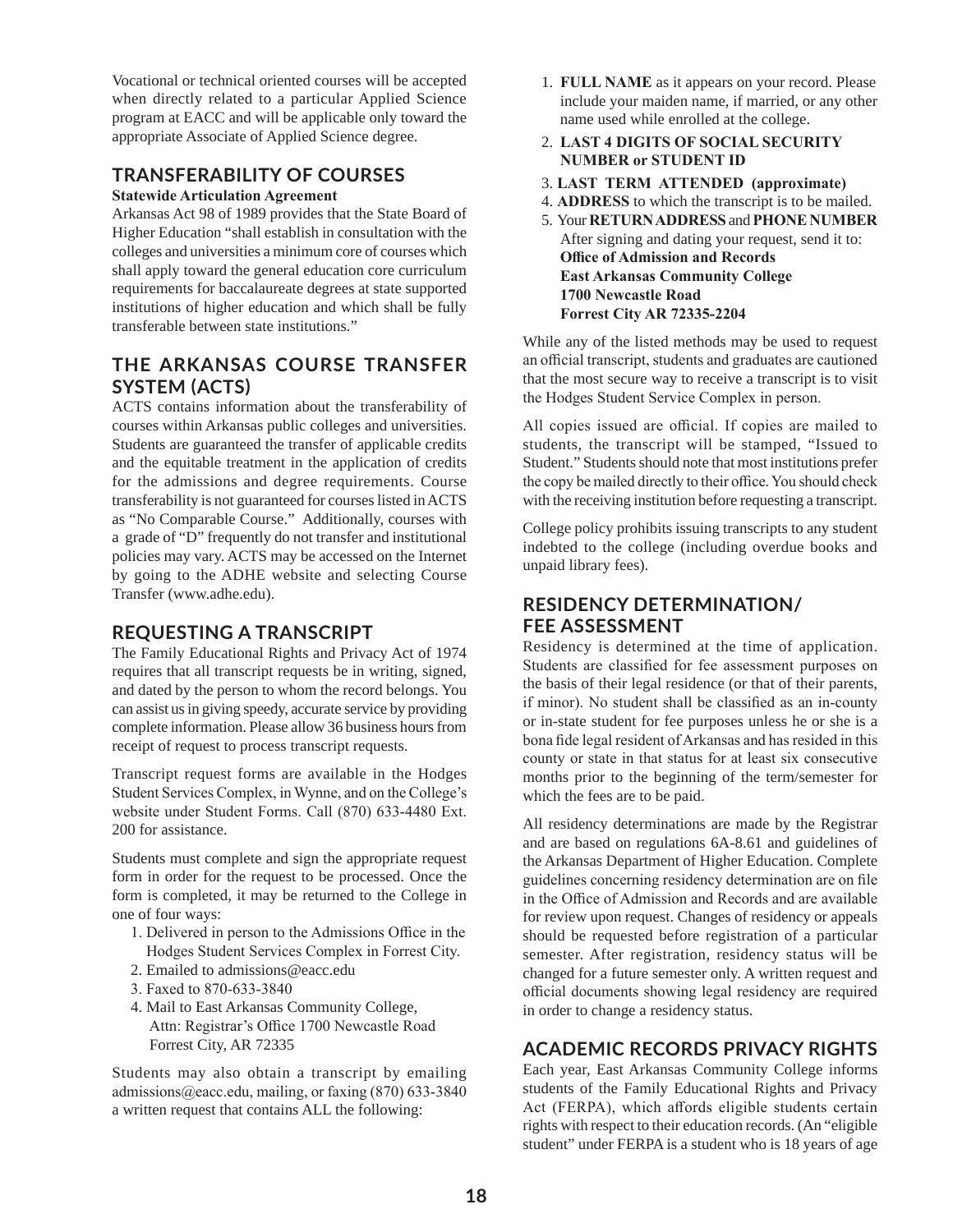or older or who attends a postsecondary institution at any age.) This act, with which EACC fully intends to comply, includes:

- 1. The right to inspect and review the student's education records within 45 days after the day East Arkansas Community College receives a request for access. A student should submit to the College's Registrar a written request that identifies the record(s) the student wishes to inspect. The Registrar will make arrangements for access and notify the student of the time and place where the records may be inspected. If the records are not maintained by the Registrar, the student shall be advised the student of the correct official to whom the request should be addressed.
- 2. The right to request the amendment of the student's education records that the student believes is inaccurate, misleading, or otherwise in violation of the student's privacy rights under FERPA.

 A student who wishes to ask the College to amend a record should write the school official responsible for the record, clearly identify the part of the record the student wants changed, and specify why it should be changed.

 If the College decides not to amend the record as requested, the College will notify the student in writing of the decision and the student's right to a hearing regarding the request for amendment. Additional information regarding the hearing procedures will be provided to the student when notified of the right to a hearing.

 PLEASE NOTE: FERPA is not to be utilized to dispute a substantive judgment that is correctly recorded. For example, the right to challenge the accuracy of the record is not intended to allow for the contesting of a grade in a course. FERPA is intended to ensure the factual and accurate nature of the information in students' educational records and students' rights to verify that information.

3. The right to provide written consent before East Arkansas Community College discloses personally identifiable information (PII) from the student's education records, except to the extent that FERPA authorizes disclosure without consent.

 EACC discloses education records without a student's prior written consent under the FERPA exception for disclosure to school officials with legitimate educational interests.

A school official has a legitimate educational interest if the official need to review an educational record in order to fulfill his/her professional responsibilities for the College and could include:

- a person employed by the College in an administrative, supervisory, academic, research, or support staff position (including law enforcement unit personnel and health staff) who has been determined to have a legitimate educational interest;
- a person serving on EACC's Board of Trustees;
- a student serving on an official committee, such as a disciplinary or grievance committee, or assisting another school official in executing his/her duties;
- a person or company outside of the College who performs an institutional service or function for which the school would otherwise use its own employees, such as an attorney, auditor, or collection agent, or a verification agency, such as the National Student Clearinghouse;
- officials of another institution where the student intends to enroll or where the student is already enrolled if the disclosure is for purposes related to the student's enrollment or transfer.

EACC may also make the following disclosures without student consent:

- Disclosures to federal, state, and local authorities (US Comptroller General, US Attorney General, US Secretary of Education, and other state and local authorities) that may further disclose information from educational records on behalf of the institution;
- Disclosures in connection with financial aid for which the student has applied or which the student has received;
- Disclosures to accrediting agencies to carry out their accrediting functions;
- Disclosures to parents of an eligible student if the student is a dependent for IRS tax purposes;
- Disclosures to comply with a judicial order or lawfully issued subpoena;
- Disclosures in connection with a health or safety emergency;
- Disclosures in connection with crimes of violence and non-forcible sex offenses;
- Disclosures concerning sex offenders;
- Disclosures to the parent(s) of a student under the age of 21 who has been found to have violated any federal, state, or local law, or any rule of policy of the College, governing the use or possession of alcohol or a controlled substance if the College determines the student committed a disciplinary violation;
- Disclosures of information the College has identified as directory information.